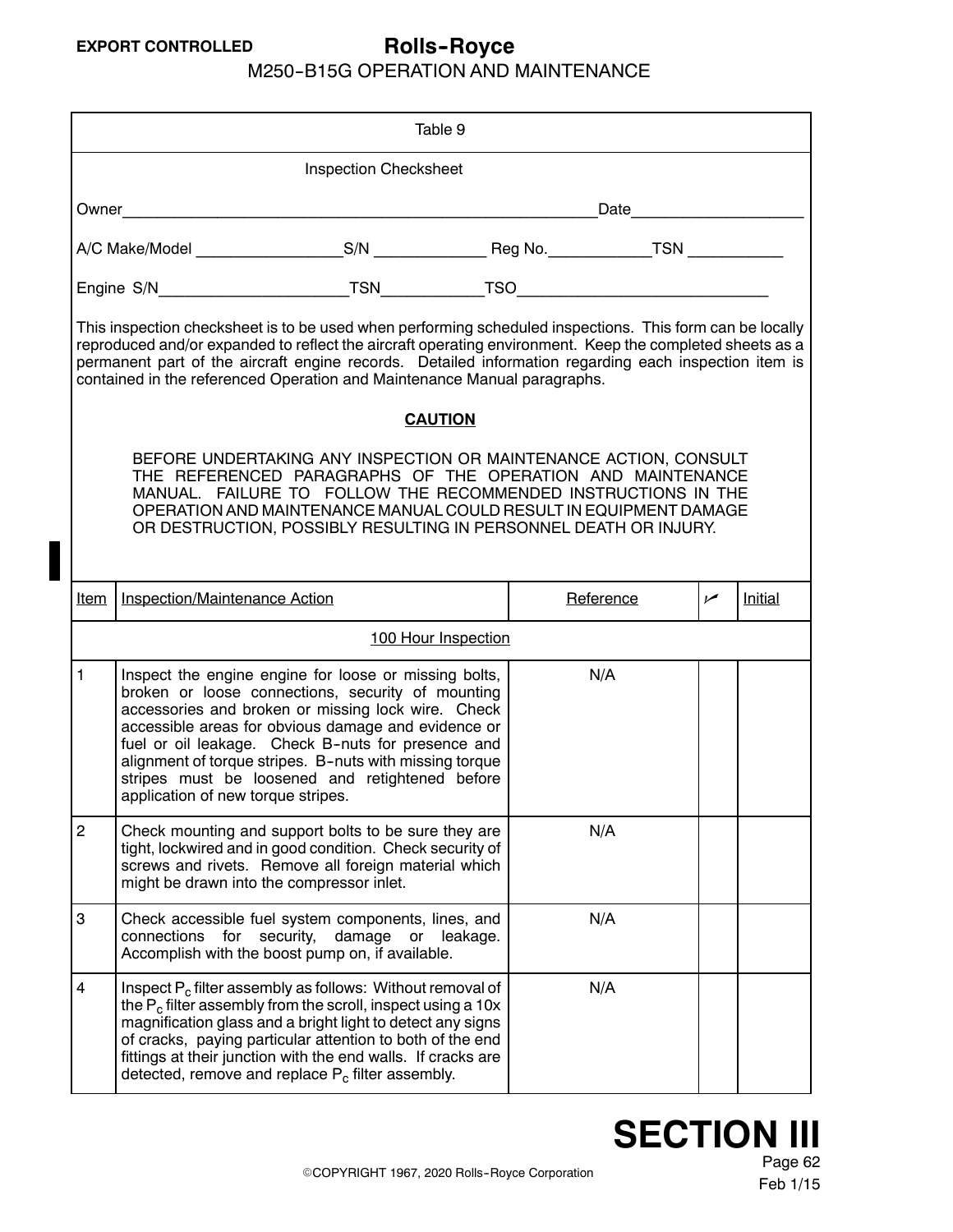$\blacksquare$ 

#### M250--B15G OPERATION AND MAINTENANCE **EXPORT CONTROLLED Rolls--Royce**

| Table 9 (cont)   |                                                                                                                                                                                                                                                                                                                                                                                                                                                                                                                                                |                                    |     |                |  |
|------------------|------------------------------------------------------------------------------------------------------------------------------------------------------------------------------------------------------------------------------------------------------------------------------------------------------------------------------------------------------------------------------------------------------------------------------------------------------------------------------------------------------------------------------------------------|------------------------------------|-----|----------------|--|
| <b>Item</b>      | Inspection/Maintenance Action                                                                                                                                                                                                                                                                                                                                                                                                                                                                                                                  | Reference                          | سما | <b>Initial</b> |  |
|                  | 100 Hour Inspection (cont)                                                                                                                                                                                                                                                                                                                                                                                                                                                                                                                     |                                    |     |                |  |
| 5                | Check fuel and propeller system control linkage for<br>freedom of operation, full travel and proper rigging.<br>Check for excessively high throttle forces and security of<br>linkage. Also check for loose or worn linkage and linkage<br>bolts.                                                                                                                                                                                                                                                                                              | $3 - 150$                          |     |                |  |
| 6                | Inspect compressor inlet guide vanes and visible blades<br>and vanes for foreign object damage.                                                                                                                                                                                                                                                                                                                                                                                                                                                | N/A                                |     |                |  |
| $\overline{7}$   | Clean compressor with chemical wash solution if<br>operating in a smoggy area (as required).                                                                                                                                                                                                                                                                                                                                                                                                                                                   | $3 - 39$                           |     |                |  |
| 8                | Inspect the compressor scroll for cracks or breaks at the<br>anti-ice valve and customer bleed ports. If cracks or<br>breaks are detected, check engine for possible vibration<br>causes.                                                                                                                                                                                                                                                                                                                                                      | $3 - 96$                           |     |                |  |
| $\boldsymbol{9}$ | Inspect for discharge air tube inserts that are cocked or<br>backing out of the scroll. If cocked or loose inserts are<br>detected, check engine for possible vibration causes.                                                                                                                                                                                                                                                                                                                                                                | $3 - 96$                           |     |                |  |
| 10               | Check anti-icing valve for security, worn parts and<br>proper operation. Valve need not be removed or<br>disassembled unless a problem is detected.                                                                                                                                                                                                                                                                                                                                                                                            | $3 - 215$                          |     |                |  |
| 11               | Inspect compressor mount inserts for looseness or oil<br>leakage. Replace if loose and check engine for possible<br>vibration causes.                                                                                                                                                                                                                                                                                                                                                                                                          | $3 - 96$<br>$3 - 265$<br>$3 - 266$ |     |                |  |
| 12               | Inspect the turbine support assemblies and engine<br>exhaust ducts for condition of welded joints, for cracks<br>and buckling. Check exhaust duct clamps for proper<br>installation, condition and torque.                                                                                                                                                                                                                                                                                                                                     | $3 - 246$                          |     |                |  |
| 13               | Wet spline starter-generator gearshafts (new production<br>or those replaced in accordance with the Rolls-Royce<br>Commercial Engine Bulletin (M250-B15G TP CEB-32)<br>do not need periodic inspection and lubrication. Clean<br>and inspect any other starter-generator gearshaft. Clean<br>the female splines of the starter-generator and the male<br>splines of the starter generator with mineral spirits and a<br>soft brush. Inspect splines in accordance with para<br>3-263, Starter-generator Gearshaft Female Spline<br>Inspection. | $3 - 263$                          |     |                |  |
|                  | Lubricate acceptable splines with grease (Aeroshell No.<br>22, or equivalent). Before reinstallation<br>of the<br>starter-generator,<br>make<br>torsional<br>sure<br>damper<br>members of the starter-generator driveshaft are in hard<br>contact with each other.                                                                                                                                                                                                                                                                             |                                    |     |                |  |
|                  | Inspect the starter-generator brushes for wear in accordance with the Aircraft<br><u>NOTE:</u><br>Manual at the same time the spline inspection is made.                                                                                                                                                                                                                                                                                                                                                                                       |                                    |     |                |  |

# **SECTION III**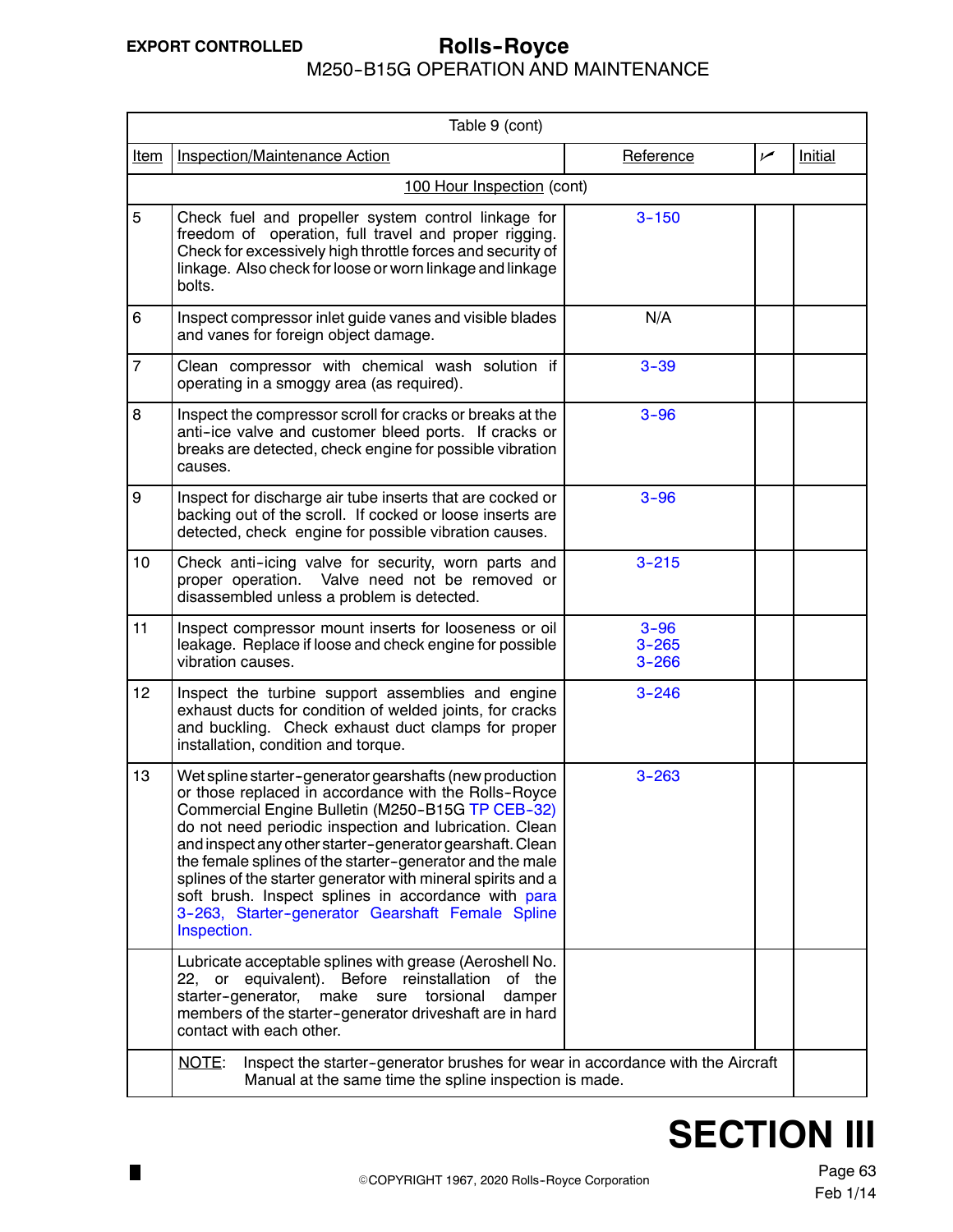# **EXPORT CONTROLLED Rolls--Royce**

M250--B15G OPERATION AND MAINTENANCE

|             | Table 9 (cont)                                                                                                                                                                                                                                                                                                                                                                                                                         |           |                |                |  |
|-------------|----------------------------------------------------------------------------------------------------------------------------------------------------------------------------------------------------------------------------------------------------------------------------------------------------------------------------------------------------------------------------------------------------------------------------------------|-----------|----------------|----------------|--|
| <u>Item</u> | Inspection/Maintenance Action                                                                                                                                                                                                                                                                                                                                                                                                          | Reference | $\overline{v}$ | <b>Initial</b> |  |
|             | 100 Hour Inspection (cont)                                                                                                                                                                                                                                                                                                                                                                                                             |           |                |                |  |
| 14          | Deleted                                                                                                                                                                                                                                                                                                                                                                                                                                |           |                |                |  |
| 15          | Measure oil flow from the scavenge passage or external<br>sump of the power turbine support and the scavenge<br>passage of the gas producer turbine support.                                                                                                                                                                                                                                                                           | $3 - 200$ |                |                |  |
| 16          | Inspect the oil passage inside the bottom strut of the<br>power turbine support if carbon particles are found in the<br>oil filter or $N_2$ bind is encountered.                                                                                                                                                                                                                                                                       | $3 - 186$ |                |                |  |
| 17          | Inspect, clean and check magnetic drain plugs.                                                                                                                                                                                                                                                                                                                                                                                         | $3 - 177$ |                |                |  |
| 17.A        | Inspect and clean the fuel nozzle.                                                                                                                                                                                                                                                                                                                                                                                                     | $3 - 120$ |                |                |  |
|             | If no airframe mounted fuel filter is installed, inspect the<br>fuel nozzle screen.                                                                                                                                                                                                                                                                                                                                                    | $3 - 124$ |                |                |  |
| 18          | Visually inspect the outer combustion case (sheet metal<br>and weld seems) for cracks. Pay particular attention to<br>the weld seams in the area of the igniter plugs, dummy<br>plug, drain valves, fuel nozzle bosses, armpit braze<br>patch and adjacent areas. Use a bright light and mirror<br>as necessary. The OCC does not have to be removed.<br>Perform a Leak Tec check for installed OCC's and an FPI<br>for removed OCC's. | $3 - 258$ |                |                |  |
| 19          | Clean the burner drain valve.                                                                                                                                                                                                                                                                                                                                                                                                          | $3 - 260$ |                |                |  |
| 20          | Inspect the ignition lead for burning, chafing, or cracking<br>of conduit and loose connectors and broken lock wire.                                                                                                                                                                                                                                                                                                                   | $3 - 207$ |                |                |  |
| 21          | Review engine records for compliance with all<br>mandatory bulletins, inspections and airworthiness<br>directives.                                                                                                                                                                                                                                                                                                                     | N/A       |                |                |  |
| 22          | Review engine records for time or cycle limited parts,<br>components, accessories or modules.                                                                                                                                                                                                                                                                                                                                          | N/A       |                |                |  |
| 23          | Enter component changes, inspection compliance, etc.,<br>in logbook as required.                                                                                                                                                                                                                                                                                                                                                       | N/A       |                |                |  |

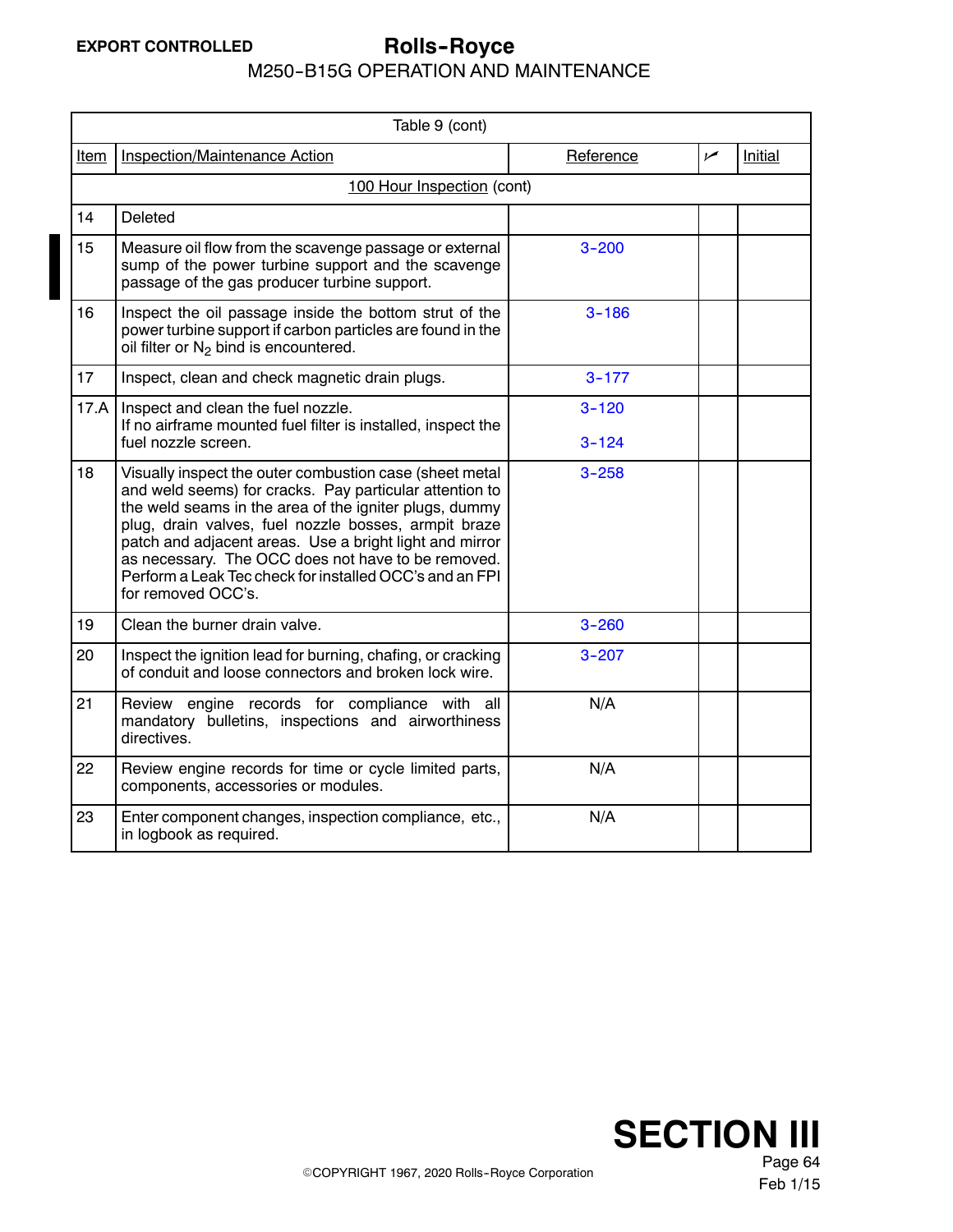#### M250--B15G OPERATION AND MAINTENANCE **EXPORT CONTROLLED Rolls--Royce**

| Table 9 (cont) |                                                                                                                                                                                                                                                                                                                                                                                                                                                                                                                                                                                                                                                                                                                                                                                                                                                                                                                                                                                                                                                                                                                                                                                                                                                                                                                                                                                                                                                             |                                |     |                |  |  |
|----------------|-------------------------------------------------------------------------------------------------------------------------------------------------------------------------------------------------------------------------------------------------------------------------------------------------------------------------------------------------------------------------------------------------------------------------------------------------------------------------------------------------------------------------------------------------------------------------------------------------------------------------------------------------------------------------------------------------------------------------------------------------------------------------------------------------------------------------------------------------------------------------------------------------------------------------------------------------------------------------------------------------------------------------------------------------------------------------------------------------------------------------------------------------------------------------------------------------------------------------------------------------------------------------------------------------------------------------------------------------------------------------------------------------------------------------------------------------------------|--------------------------------|-----|----------------|--|--|
| <u>Item</u>    | Inspection/Maintenance Action                                                                                                                                                                                                                                                                                                                                                                                                                                                                                                                                                                                                                                                                                                                                                                                                                                                                                                                                                                                                                                                                                                                                                                                                                                                                                                                                                                                                                               | Reference                      | مما | <b>Initial</b> |  |  |
| 23A            | Deleted                                                                                                                                                                                                                                                                                                                                                                                                                                                                                                                                                                                                                                                                                                                                                                                                                                                                                                                                                                                                                                                                                                                                                                                                                                                                                                                                                                                                                                                     |                                |     |                |  |  |
|                | In addition to the 100 hour inspection items, perform the<br>following:                                                                                                                                                                                                                                                                                                                                                                                                                                                                                                                                                                                                                                                                                                                                                                                                                                                                                                                                                                                                                                                                                                                                                                                                                                                                                                                                                                                     |                                |     |                |  |  |
|                | 200 Hour Inspection                                                                                                                                                                                                                                                                                                                                                                                                                                                                                                                                                                                                                                                                                                                                                                                                                                                                                                                                                                                                                                                                                                                                                                                                                                                                                                                                                                                                                                         |                                |     |                |  |  |
| 24             | Lubrication system maintenance                                                                                                                                                                                                                                                                                                                                                                                                                                                                                                                                                                                                                                                                                                                                                                                                                                                                                                                                                                                                                                                                                                                                                                                                                                                                                                                                                                                                                              |                                |     |                |  |  |
|                | NOTE: Items designated with an asterisk (*) are to be<br>accomplished on the same intervals as item 24*a (oil<br>change).                                                                                                                                                                                                                                                                                                                                                                                                                                                                                                                                                                                                                                                                                                                                                                                                                                                                                                                                                                                                                                                                                                                                                                                                                                                                                                                                   |                                |     |                |  |  |
| *a             | Drain oil system<br>Oil changed at:<br>300 hours: ________________<br>600 hours: and the state of the state of the state of the state of the state of the state of the state of the state of the state of the state of the state of the state of the state of the state of the state of the state of<br>The maximum oil change interval with a dry spline starter<br>generator is 100 hours or 6 months, whichever occurs<br>first. This limit can be extended if a wet spline starter gen-<br>erator is installed in accordance with the Rolls-Royce<br>Commercial Engine Bulletin M250-B15G TP CEB-32,<br>and the following conditions are met.<br>If an external scavenge oil filter system is<br>А.<br>installed the oil change interval can be increased to 200<br>hours or 6 months, whichever occurs first.<br>В.<br>With an approved HTS (Third Generation Oil),<br>but no external scavenge oil filter system, the oil change<br>interval can be increased to 300 hours or 12 months,<br>whichever occurs first.<br>With an approved HTS (Third Generation Oil),<br>C.<br>and an external scavenge oil filter system is installed, the<br>oil change interval can be increased to 600 hours or 12<br>months, whichever occurs first.<br>SOME OPERATORS EXPERIENCE<br><b>CAUTION:</b><br>AND/OR HARSH ENVIRONMENTS CAN DICTATE OIL<br>CHANGES AT MORE FREQUENT INTERVALS.<br>NOTE: See oil change flow chart for further detail. (See<br>Figure 2A) | 3-183; Item 1,<br>Table III-10 |     |                |  |  |
|                | NOTE: External scavenge oil filter systems must have a<br>valid STC (Supplemental Type Certificate).                                                                                                                                                                                                                                                                                                                                                                                                                                                                                                                                                                                                                                                                                                                                                                                                                                                                                                                                                                                                                                                                                                                                                                                                                                                                                                                                                        |                                |     |                |  |  |

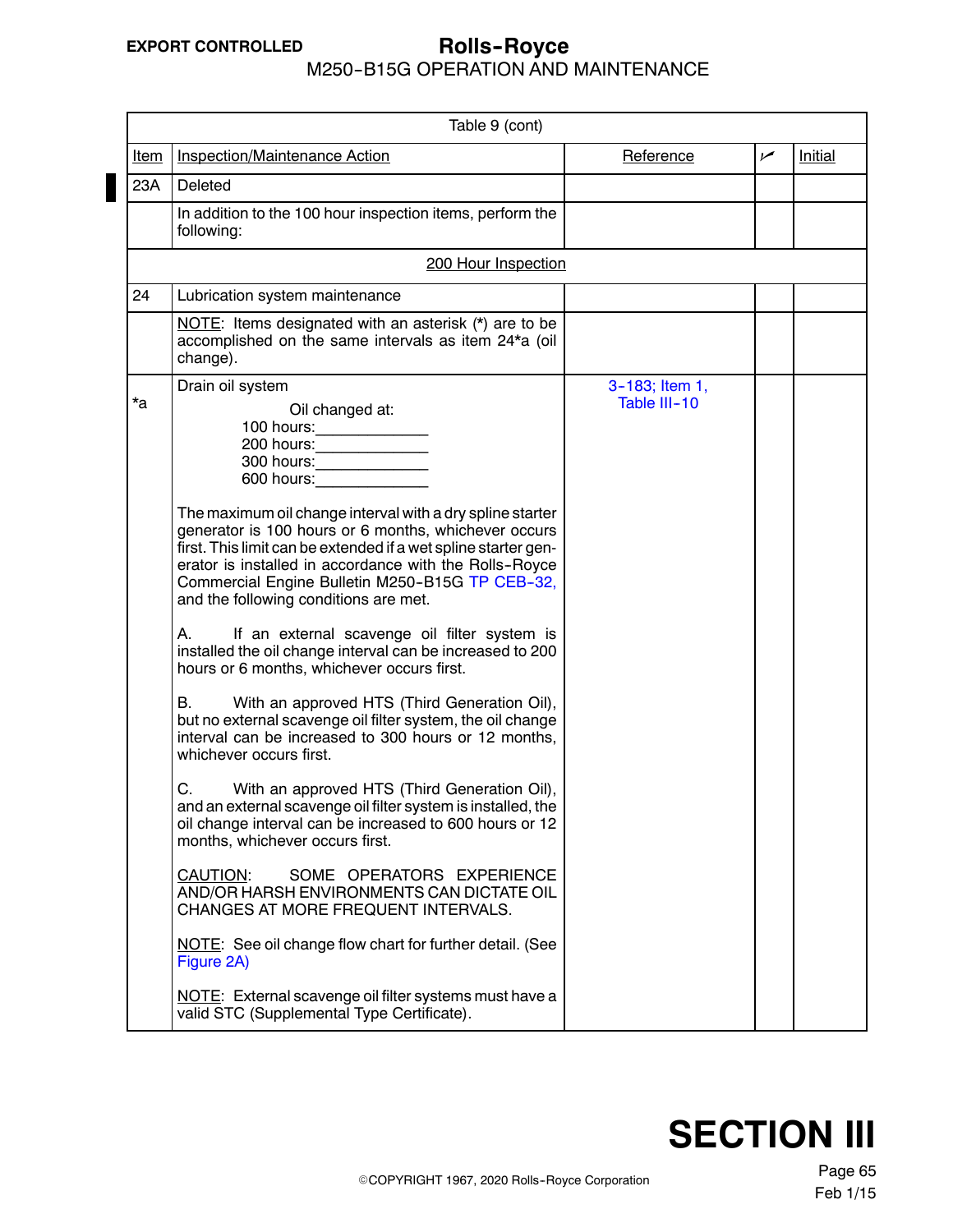# **EXPORT CONTROLLED Rolls--Royce**

### M250--B15G OPERATION AND MAINTENANCE

| Table 9 (cont)                                                                                                                                                                                                                                                    |                                                                                                                                                                                                                                                                                                                                                                                                                                                                                                                                                                                                                                       |                                        |                |         |  |  |
|-------------------------------------------------------------------------------------------------------------------------------------------------------------------------------------------------------------------------------------------------------------------|---------------------------------------------------------------------------------------------------------------------------------------------------------------------------------------------------------------------------------------------------------------------------------------------------------------------------------------------------------------------------------------------------------------------------------------------------------------------------------------------------------------------------------------------------------------------------------------------------------------------------------------|----------------------------------------|----------------|---------|--|--|
| <u>Item</u>                                                                                                                                                                                                                                                       | <b>Inspection/Maintenance Action</b>                                                                                                                                                                                                                                                                                                                                                                                                                                                                                                                                                                                                  | Reference                              | $\overline{V}$ | Initial |  |  |
|                                                                                                                                                                                                                                                                   | 200 Hour Inspection (cont)                                                                                                                                                                                                                                                                                                                                                                                                                                                                                                                                                                                                            |                                        |                |         |  |  |
| b.                                                                                                                                                                                                                                                                | Remove, inspect and clean the oil filter.<br>Note any<br>accumulation of metal chips, debris or carbon particles.<br>Conduct further inspection of the lube system and/or<br>engine gear train/bearings if metal chips or debris are<br>found. See items 31 and 32 (300 Hour Inspection) if<br>carbon particles are found.                                                                                                                                                                                                                                                                                                            | 3-189; Item 2<br>Table III-10          |                |         |  |  |
| c.                                                                                                                                                                                                                                                                | Inspect magnetic chip detector plugs.                                                                                                                                                                                                                                                                                                                                                                                                                                                                                                                                                                                                 | PARA 3-193;<br>Item 7,<br>Table III-10 |                |         |  |  |
|                                                                                                                                                                                                                                                                   | NOTE:<br>Follow STC manufacturer's recommendations regarding replacement/cleaning<br>of external oil filter elements. Inspect removed elements for any accumulations<br>of metal chips, debris or carbon particles. It can prove helpful to cut apart<br>disposable (paper) filter elements to facilitate this inspection. If chips, debris or<br>carbon particles are found, proceed with additional inspection/maintenance as<br>outlined in Item 24b.                                                                                                                                                                              |                                        |                |         |  |  |
| *d.                                                                                                                                                                                                                                                               | Refill oil system.                                                                                                                                                                                                                                                                                                                                                                                                                                                                                                                                                                                                                    | <b>PARA 3-183</b>                      |                |         |  |  |
|                                                                                                                                                                                                                                                                   | 300 Hour Inspection                                                                                                                                                                                                                                                                                                                                                                                                                                                                                                                                                                                                                   |                                        |                |         |  |  |
|                                                                                                                                                                                                                                                                   | In addition to the 100 hour and appropriate 200 hour inspection items, perform the<br>following:                                                                                                                                                                                                                                                                                                                                                                                                                                                                                                                                      |                                        |                |         |  |  |
| <b>CAUTION:</b><br>INSPECTION FREQUENCY MUST BE BASED ON THE NATURE OF THE EROSIVE<br>AND/OR CORROSIVE ENVIRONMENT. THIS ENVIRONMENT CAN DICTATE A MORE<br>FREQUENT INSPECTION INTERVAL. IN NO CASE MUST THE INSPECTION INTERVAL<br>EXCEED 300 HOURS OR 6 MONTHS. |                                                                                                                                                                                                                                                                                                                                                                                                                                                                                                                                                                                                                                       |                                        |                |         |  |  |
| 25                                                                                                                                                                                                                                                                | Inspect the compressor case, blades, and vanes when<br>operating in an erosive and/or corrosive environment.<br>10X power magnification is recommended for corrosion<br>pit inspection.                                                                                                                                                                                                                                                                                                                                                                                                                                               | <b>PARA 3-90</b>                       |                |         |  |  |
|                                                                                                                                                                                                                                                                   | WHEN THERE IS EVIDENCE THAT THE FUEL PUMP FILTER HAS BEEN BYPASSED,<br>CAUTION:<br>THE GAS PRODUCER FUEL CONTROL INLET STRAINER, THE FUEL NOZZLE<br>STRAINER, THE GOVERNOR FILTER AND THE HIGH PRESSURE FUEL FILTER, IF<br>APPLICABLE, MUST BE CLEANED. (REFER TO TABLE III-11 SPECIAL INSPECTIONS<br>FOR DETAILS.) IF ANY CONTAMINATION IS FOUND IN THE FUEL NOZZLE SCREEN,<br>THIS WILL REQUIRE THAT THE FUEL CONTROL BE SENT TO AN AUTHORIZED<br>OVERHAUL OR REPAIR FACILITY FOR INTERNAL CLEANING. REFERENCE MUST<br>ALSO BE MADE TO THE AIRFRAME MAINTENANCE MANUAL FOR FUEL SYSTEM<br>MAINTENANCE FOLLOWING FUEL CONTAMINATION. |                                        |                |         |  |  |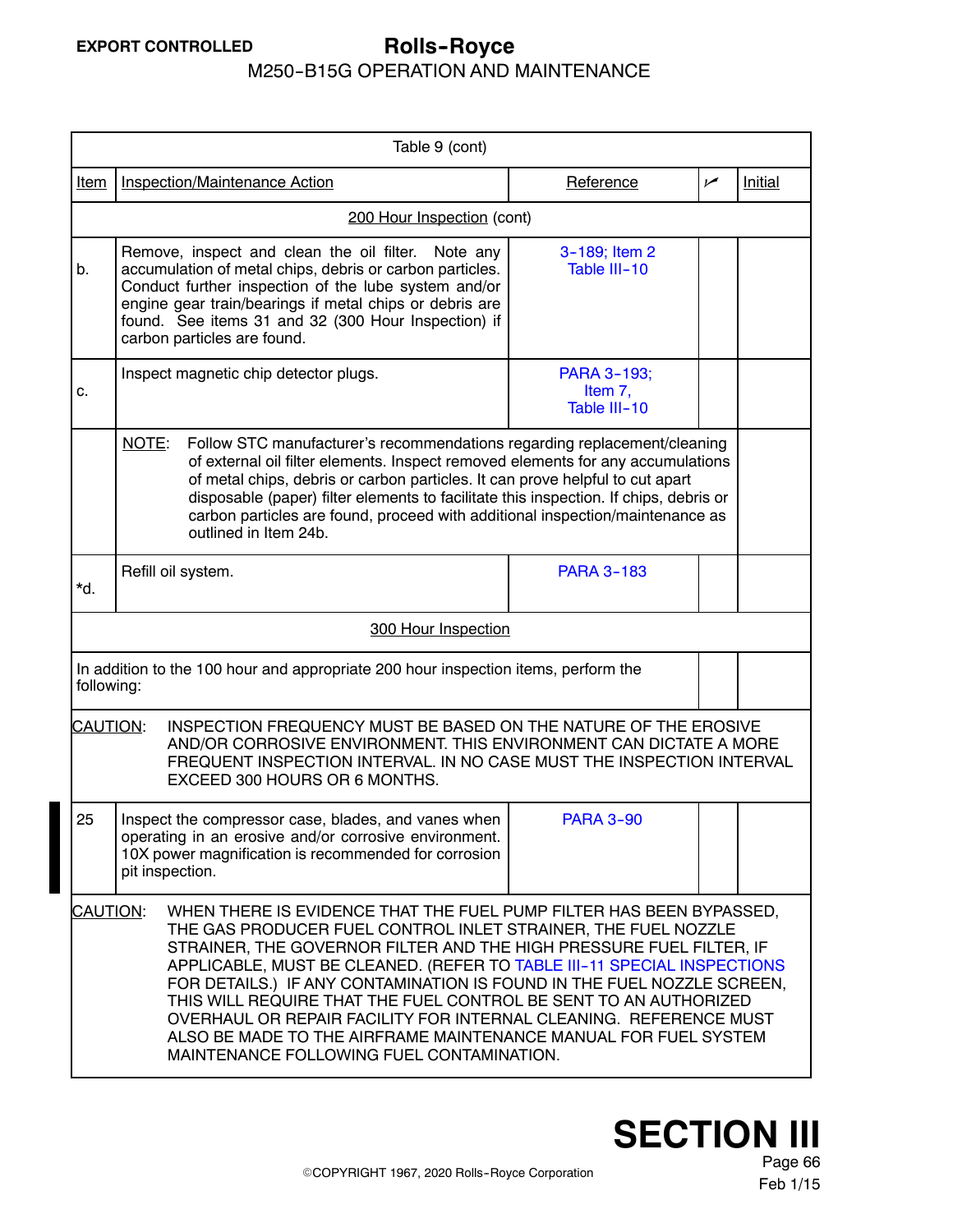#### M250--B15G OPERATION AND MAINTENANCE **EXPORT CONTROLLED Rolls--Royce**

| Table 9 (cont)                                                                                                                                                                                                                                                                                                                                                                                                                |                                                                                                                                                                                                                                                                                                                                                                                                                                                                                                                                                                                                                |                                       |     |         |  |  |
|-------------------------------------------------------------------------------------------------------------------------------------------------------------------------------------------------------------------------------------------------------------------------------------------------------------------------------------------------------------------------------------------------------------------------------|----------------------------------------------------------------------------------------------------------------------------------------------------------------------------------------------------------------------------------------------------------------------------------------------------------------------------------------------------------------------------------------------------------------------------------------------------------------------------------------------------------------------------------------------------------------------------------------------------------------|---------------------------------------|-----|---------|--|--|
| Item                                                                                                                                                                                                                                                                                                                                                                                                                          | Inspection/Maintenance Action                                                                                                                                                                                                                                                                                                                                                                                                                                                                                                                                                                                  | Reference                             | سما | Initial |  |  |
|                                                                                                                                                                                                                                                                                                                                                                                                                               | 300 Hour Inspection (cont)                                                                                                                                                                                                                                                                                                                                                                                                                                                                                                                                                                                     |                                       |     |         |  |  |
| 26                                                                                                                                                                                                                                                                                                                                                                                                                            | If the aircraft is equipped with an engine fuel filter<br>differential pressure warning system, replace the<br>throw-away filter only when an indication<br>of<br>contamination is obtained or every 300 hours, whichever<br>comes first. If the aircraft is not equipped with a<br>differential pressure warning system, replace the fuel<br>filter every 300 hours unless operating experience<br>demonstrates that smaller time<br>increments are<br>advisable. Before discarding filter, inspect for signs of<br>contaminants. If any are found, inspect the entire fuel<br>system and clean if necessary. | <b>PARA 3-130</b>                     |     |         |  |  |
| 27                                                                                                                                                                                                                                                                                                                                                                                                                            | Do a fuel pump bypass valve operation check when a<br>fuel filter is replaced.<br>NOTE: Applicable to Sundstrand/Pesco and<br>Eaton Argo-Tech/TRW manufactured pumps<br>only.                                                                                                                                                                                                                                                                                                                                                                                                                                  | $3 - 135$                             |     |         |  |  |
| 28                                                                                                                                                                                                                                                                                                                                                                                                                            | Purge air from the filter bowl area of the single element<br>pump.                                                                                                                                                                                                                                                                                                                                                                                                                                                                                                                                             | $3 - 115$                             |     |         |  |  |
| CAUTION:<br>IF THE FUEL NOZZLE STRAINER HAS BEEN CONTAMINATED OR HAS COLLAPSED<br>OR BUCKLED, RETURN THE FUEL NOZZLE TO AN AUTHORIZED MAINTENANCE<br>FACILITY FOR CLEANING AND TESTING. THIS WILL ALSO REQUIRE THAT THE FUEL<br>CONTROL BE SENT TO AN OVERHAUL FACILITY FOR INTERNAL CLEANING.<br>REFERENCE MUST ALSO BE MADE TO THE AIRFRAME MAINTENANCE MANUAL FOR<br>FUEL SYSTEM MAINTENANCE FOLLOWING FUEL CONTAMINATION. |                                                                                                                                                                                                                                                                                                                                                                                                                                                                                                                                                                                                                |                                       |     |         |  |  |
| 29                                                                                                                                                                                                                                                                                                                                                                                                                            | Remove and disassemble fuel nozzle.<br>Clean and<br>examine fuel nozzle filter assembly. Assemble and<br>install fuel nozzle.                                                                                                                                                                                                                                                                                                                                                                                                                                                                                  | $3 - 120$                             |     |         |  |  |
| 30                                                                                                                                                                                                                                                                                                                                                                                                                            | Inspect and clean the No. 1 bearing oil pressure reducer.                                                                                                                                                                                                                                                                                                                                                                                                                                                                                                                                                      | Item 8,<br>Table III-10               |     |         |  |  |
| 31                                                                                                                                                                                                                                                                                                                                                                                                                            | Visually<br>inspect external<br>Clean<br>internal<br>sump.<br>carbonaceous deposits from sump.                                                                                                                                                                                                                                                                                                                                                                                                                                                                                                                 | Item 11,<br>Table III-10              |     |         |  |  |
| 32                                                                                                                                                                                                                                                                                                                                                                                                                            | Inspect the power turbine support scavenge strut. Clean<br>internal carbonaceous deposits from strut.                                                                                                                                                                                                                                                                                                                                                                                                                                                                                                          | $3 - 186$<br>Item 10,<br>Table III-10 |     |         |  |  |
| 33                                                                                                                                                                                                                                                                                                                                                                                                                            | Inspect the thermocouple assembly (TOT/MGT).                                                                                                                                                                                                                                                                                                                                                                                                                                                                                                                                                                   | $3 - 171,$<br><b>Para 211</b>         |     |         |  |  |

# **SECTION III**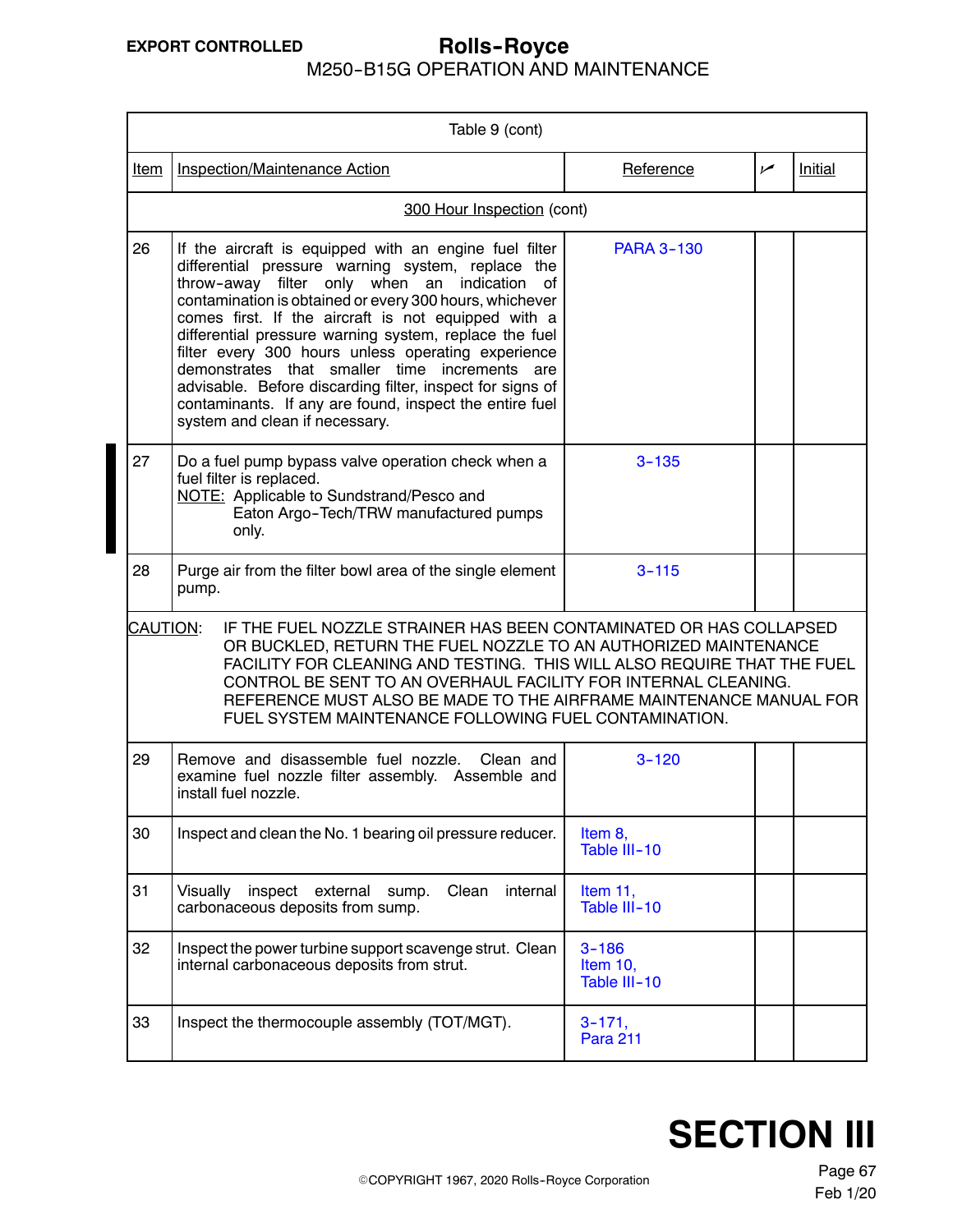# **EXPORT CONTROLLED Rolls--Royce**

M250--B15G OPERATION AND MAINTENANCE

|                                                                                                                                      | Table 9 (cont)                                                                                                                                                                                                                                                                                                                                       |                               |                |         |  |  |
|--------------------------------------------------------------------------------------------------------------------------------------|------------------------------------------------------------------------------------------------------------------------------------------------------------------------------------------------------------------------------------------------------------------------------------------------------------------------------------------------------|-------------------------------|----------------|---------|--|--|
| <u>Item</u>                                                                                                                          | Inspection/Maintenance Action                                                                                                                                                                                                                                                                                                                        | Reference                     | $\overline{v}$ | Initial |  |  |
|                                                                                                                                      | 500 Hour/1 Year Inspection                                                                                                                                                                                                                                                                                                                           |                               |                |         |  |  |
| 34                                                                                                                                   | Inspect all uncoated and coated P/N 6846278<br>power turbine outer coupling nuts for corrosion.                                                                                                                                                                                                                                                      | M250-B15G TP<br><b>CSL-25</b> |                |         |  |  |
|                                                                                                                                      | 600 Hour Inspection                                                                                                                                                                                                                                                                                                                                  |                               |                |         |  |  |
| 35                                                                                                                                   | Check the fuel pump drive shaft on Sunstrand single<br>element pumps for spline wear.                                                                                                                                                                                                                                                                | $3 - 133$                     |                |         |  |  |
| NOTE:<br>This inspection not required on Eaton Argo-Tech (TRW) fuel pumps or Sunds-<br>trand fuel pumps P/N 23003114 and subsequent. |                                                                                                                                                                                                                                                                                                                                                      |                               |                |         |  |  |
| 36                                                                                                                                   | Make an installation rotating balance of the engine and<br>propeller assembly at intervals not to exceed 600 hours.<br>See Para 3-96 for more information concerning rotating<br>balance requirements.                                                                                                                                               | $3 - 96$                      |                |         |  |  |
| 37                                                                                                                                   | Do the scavenge oil filter impending bypass function<br>check per Facet Service Bulletin No. 090589 (Ref.<br>Rolls-Royce TP CSL-176) for aircraft equipped with this<br>type of external scavenge filter system. Follow the Facet<br>instructions and time intervals, or follow this<br>recommended inspection interval each 600 hours.              | N/A                           |                |         |  |  |
|                                                                                                                                      | 1000 Hour Inspection                                                                                                                                                                                                                                                                                                                                 |                               |                |         |  |  |
| 38                                                                                                                                   | Clean and examine the fuel control strainer assembly.<br>If necessary, replace the fuel control strainer assembly.                                                                                                                                                                                                                                   | $3 - 144$                     |                |         |  |  |
|                                                                                                                                      | 1500 Hour Inspectrion                                                                                                                                                                                                                                                                                                                                |                               |                |         |  |  |
| 39                                                                                                                                   | Inspect the compressor case, blades, and vanes.<br>Inspection frequency must be as made necessary by<br>operating environment. In erosive environment, inspect<br>case at least every 300 hours. In any environment, do not<br>exceed 1500 hours without case inspection. 10X power<br>magnification is recommended for corrosion pit<br>inspection. | $3 - 90$                      |                |         |  |  |